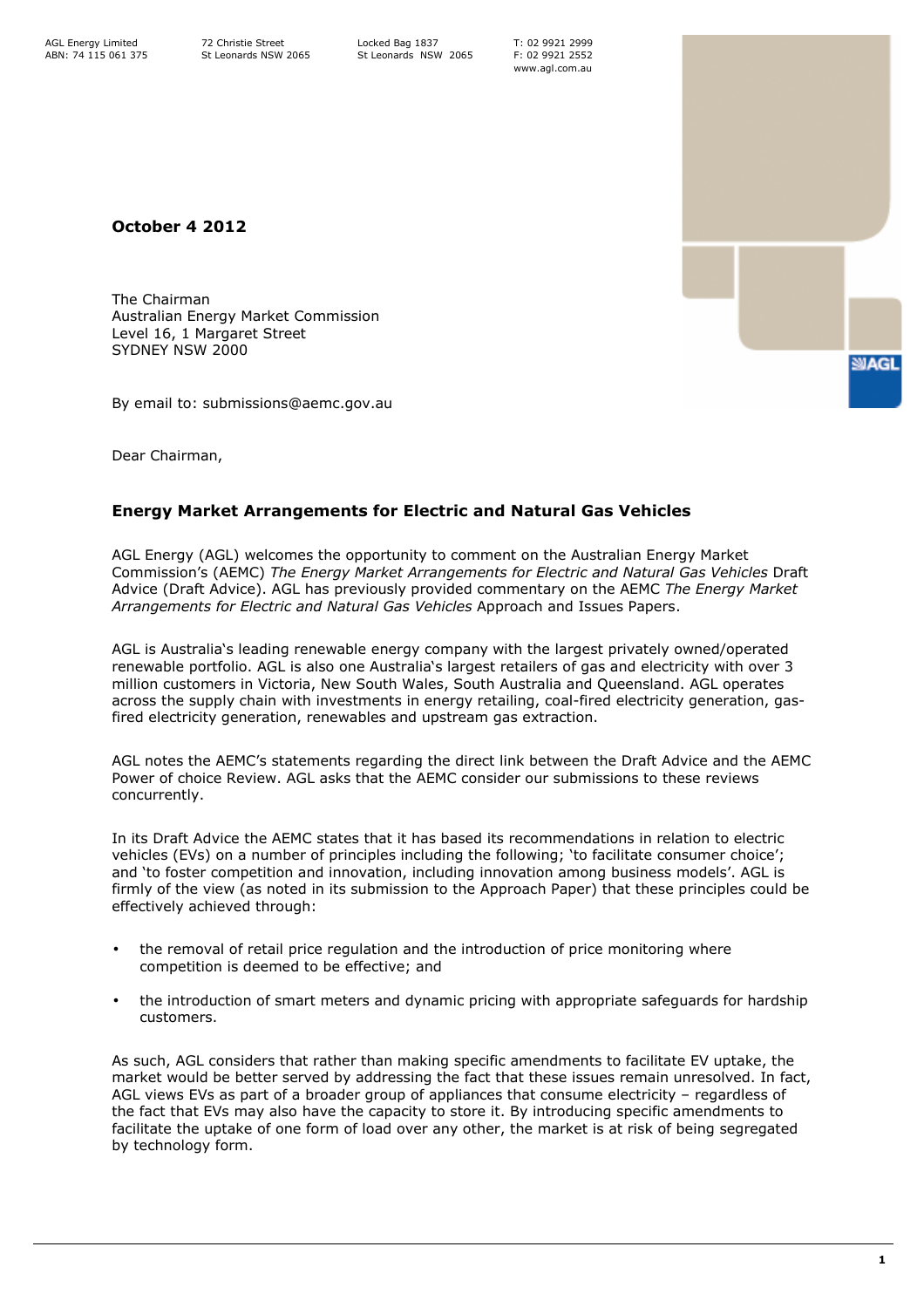In assessing the proposed amendments, AGL considers that the AEMC's recommendations are actually in conflict with its conclusion that 'energy market arrangements should be technology-neutral in that they should apply across all types of consumer appliances and not specifically to EVs'.

AGL considers that any recommendations arising from the Review should be broad based, facilitate consumer choice and be applicable to any new technology or appliance. AGL's specific concerns with the Review recommendations are addressed in detail in Attachment A.

AGL also considers that all parties that participate in the supply and sale of electricity in the NEM should be subject to the same rules and obligations, regardless of the form of load being supplied or whether the supply and sale is the 'primary purpose' of the transaction. That is, there should be a level playing field for all participants in the NEM. Orchestrating alternative regulatory arrangements based on the provision of a specific service, for example, 'bundling' could distort the operation of the market and would be inequitable. This issue will be further addressed in AGL's submission to the Power of choice Review.

AGL supports the Draft Advice recommendation that the efficient uptake of natural gas vehicles (NGVs) requires no changes to energy market arrangements. However, AGL considers that an impediment to the uptake of NGVs is the Taxation of Alternative Fuels Act 2011. AGL considers that the tax does not encourage transport companies or users to transfer to cleaner fuels and that this issue should be brought to the attention of the Standing Committee on Energy and Resources.

In conclusion, AGL considers that: EVs are part of a broad range of devices that consume electricity; and segregating the NEM rules and regulations by technology type is inefficient, impractical and risks stifling innovation. For these reasons, AGL supports the concurrent AEMC Power of choice Review process and encourages the AEMC to view EVs in the context of this broader Review. In particular, assessing the benefits that can be achieved through cost reflective pricing and remotely read interval meters (with appropriate hardship safeguards).

Should you have any questions in relation to this submission, please contact Simon Camroux at scamroux@agl.com.au or (03) 8633 6967 or me at tanelson@agl.com.au or on (02) 9921 2516.

Yours sincerely,

Joshy Neh.

Tim Nelson Head of Economic Policy and Sustainability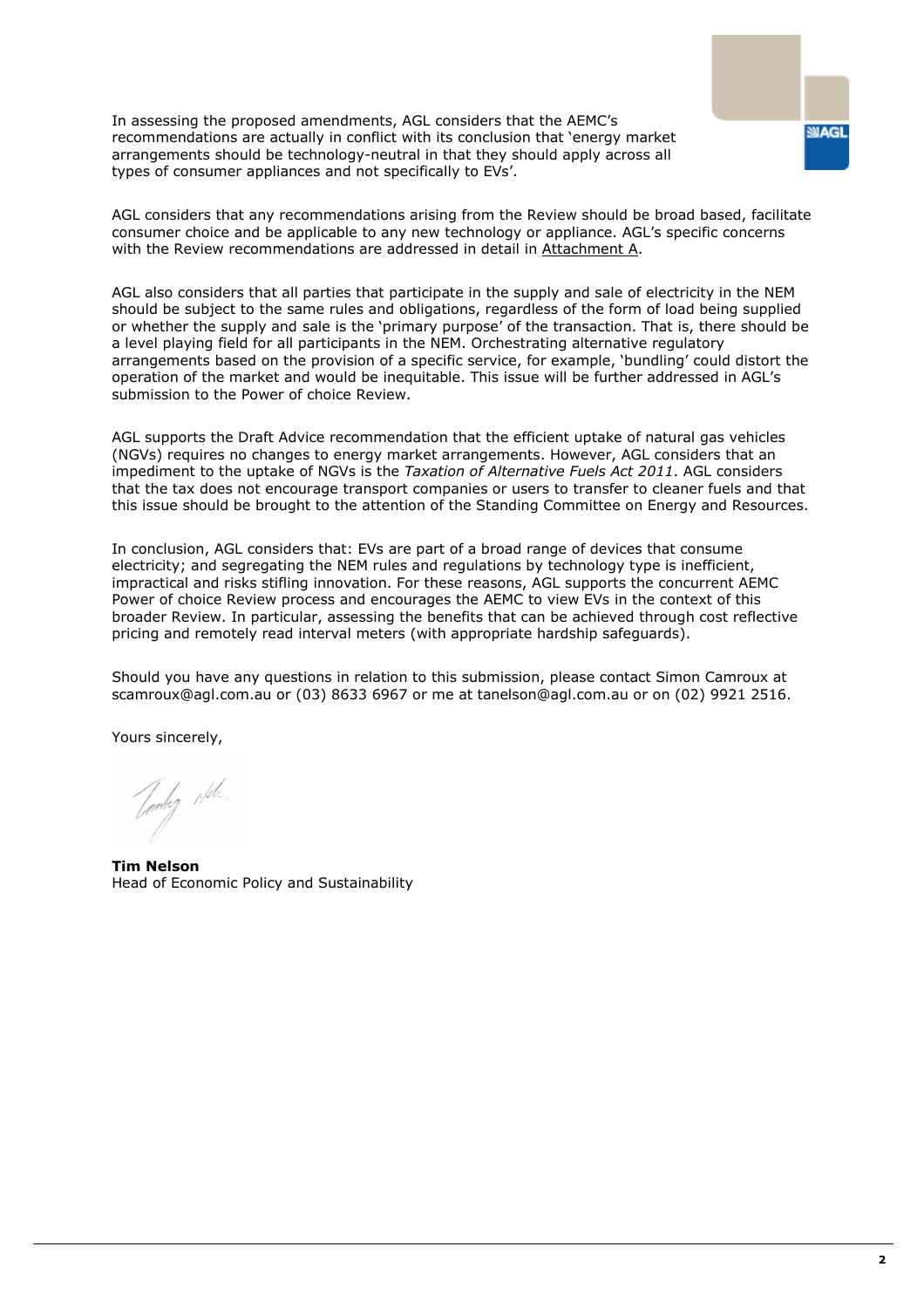#### Attachment A

**SIAGL** 

## Energy Market Arrangements for Electric and Natural Gas Vehicles: AGL's detailed comments

### Pricing signals

AGL supports the AEMC's conclusion that pricing signals are a key means of facilitating demand side participation and further, that interval metering is necessary to deliver pricing signals to consumers.

Whereas the AEMC notes the importance of these elements in relation to Electric Vehicles (EVs), AGL considers that the broader adoption and facilitation of these principles is fundamental to improving overall market efficiency. That is, the introduction of pricing signals and remotely read interval meters would provide consumers with transparency as to the actual costs of their electricity consumption which would, in turn, allow them to respond accordingly.

By proposing amendments to improve EV consumer choice, the AEMC has not addressed a key issue – the continued use of retail price regulation in NEM States (aside from Victoria). Investors in any new technology will simply be unprepared to put significant capital at risk when retail price regulation is continued (often using uneconomic frameworks) despite legal agreements (the Australian Energy Market Agreement) requiring the practice to be discontinued where competition is effective.

## Metering: embedded networks, parent/child metering, multi-element metering and multiple FRMPs

The Draft Advice notes that the Power of choice Review will provide further advice on cost reflective pricing and remotely read and controlled interval meters. AGL supports the AEMC draft advice on this matter and will respond to issues raised through the Power of choice process accordingly.

AGL welcomes a review and clarification of embedded networks, including the associated concepts of parent/child metering, multi-element metering and multiple FRMPs. However, these issues cannot be effectively addressed without also considering the Responsible Person roles and responsibilities, and how these relate to other stakeholders. For this reason, it is premature to make any draft recommendations for EVs, and more appropriate for consideration as part of the Power of choice Review.

Of concern to AGL, however, is AEMC's proposal (in the context of 'parent/child' meters) that both financially responsible market participants (FRMPs) 'have the power to disconnect the consumer's total load'. The AEMC's disconnection proposal could create significant financial risks for the parent meter FRMP (should the child meter FRMP disconnect the consumer) and may (depending on the child meter FRMP customer hardship arrangements) place vulnerable customers in greater difficulty. Accordingly, AGL recommends that the AEMC not pursue this recommendation further.

## Bundled services

AGL considers that any entity that interacts with a customer in relation to a device that consumes electricity (where the supply or sale of electricity is provided in the product) should be subjected to the same regulatory obligations as those already in the sector performing this role. Fundamentally, AGL considers that it is in the consumers' best interests that its electricity supplier has a retail licence and is obligated to meet all relevant retail regulations.